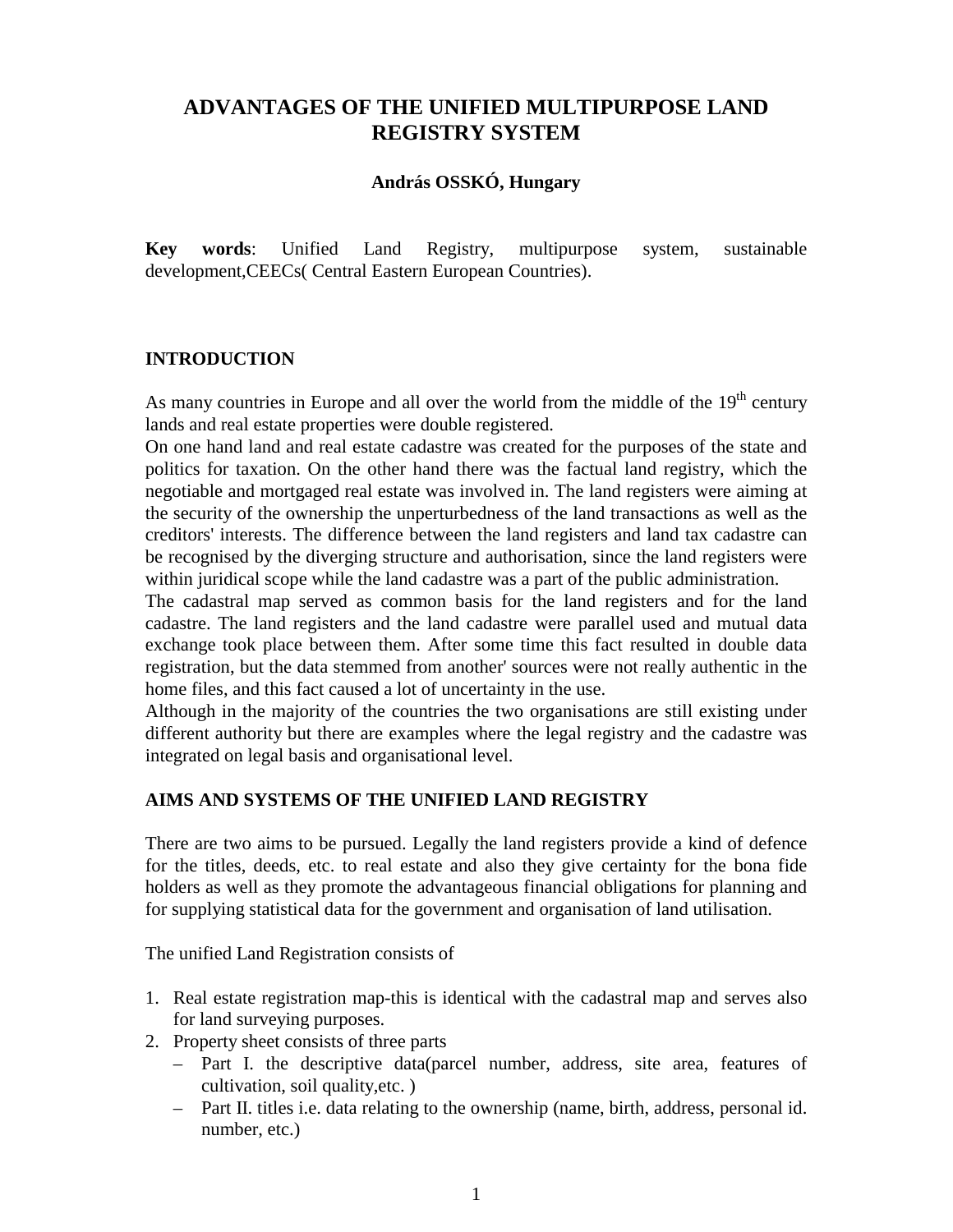- Part III. all the other titles and deeds( mortgages, restrictions, easements, etc.)
- 3. The land book contains the descriptive data of every real estate inside the community arranged according to the parcel number order showing the extent of the total area as well.

The structure and the content of the unified land registry system proves that the system can fulfil all the requirements what the two separate systems - cadastre, land recordtogether.

Furthermore the system allows to enlarge the land related data content.

There are objections sometimes against the unified land registry system, especially in Europe, saying that the separate legal registry (Grundbuch) acts under court and the unified land registry is not able to guarantee the same legal security. It is not true. The institutional structure guarantee the first and second instance within the public administration and after the second instance decision clients can go to court.

# **CHANGES AND NEW CHALLENGES RELATED TO LAND AND PROPERTY DURING THE LAST DECADE**

The question that which land registry systems- the unified or separate- can fulfil the demand by the economy and the society in the  $21<sup>st</sup>$  century is not theoretical. The world has been continuously changing. The speed of changes has been accelerated in recent years not in the technical field only but in the economy and the world society as well, creating new challenges to be solved, implemented world wide.

These changes has extremely influenced the land and property related activities and the states, governments have to find out effective solutions, modernising public administrations to answer the new challenges in the  $21<sup>st</sup>$  century.

I try to support and prove in my paper that the unified land registry system is a proper tool to fulfil requirements described above.

### **Changes and facts**

- Globalisation
- Revolution in the Information Technology
- Political and economical changes in Central Eastern European Countries
- Increasing gap between developed and developing countries
- Growing population in the developing world
- Rural population moves to urban area
- Lack of security in land tenure in many developing countries / Bathurst Declaration 1999/

#### **New challenges related to land**

- Sustainable development
- Developing active land market in countries in transition and in developing countries
- Rapid urbanisation in the developing world ( Asia, Africa, Latin- South America )
- Creating secure land tenure in developing countries
- Supplying sufficient food and drinking water for the world population / Bathurst Declaration 1999/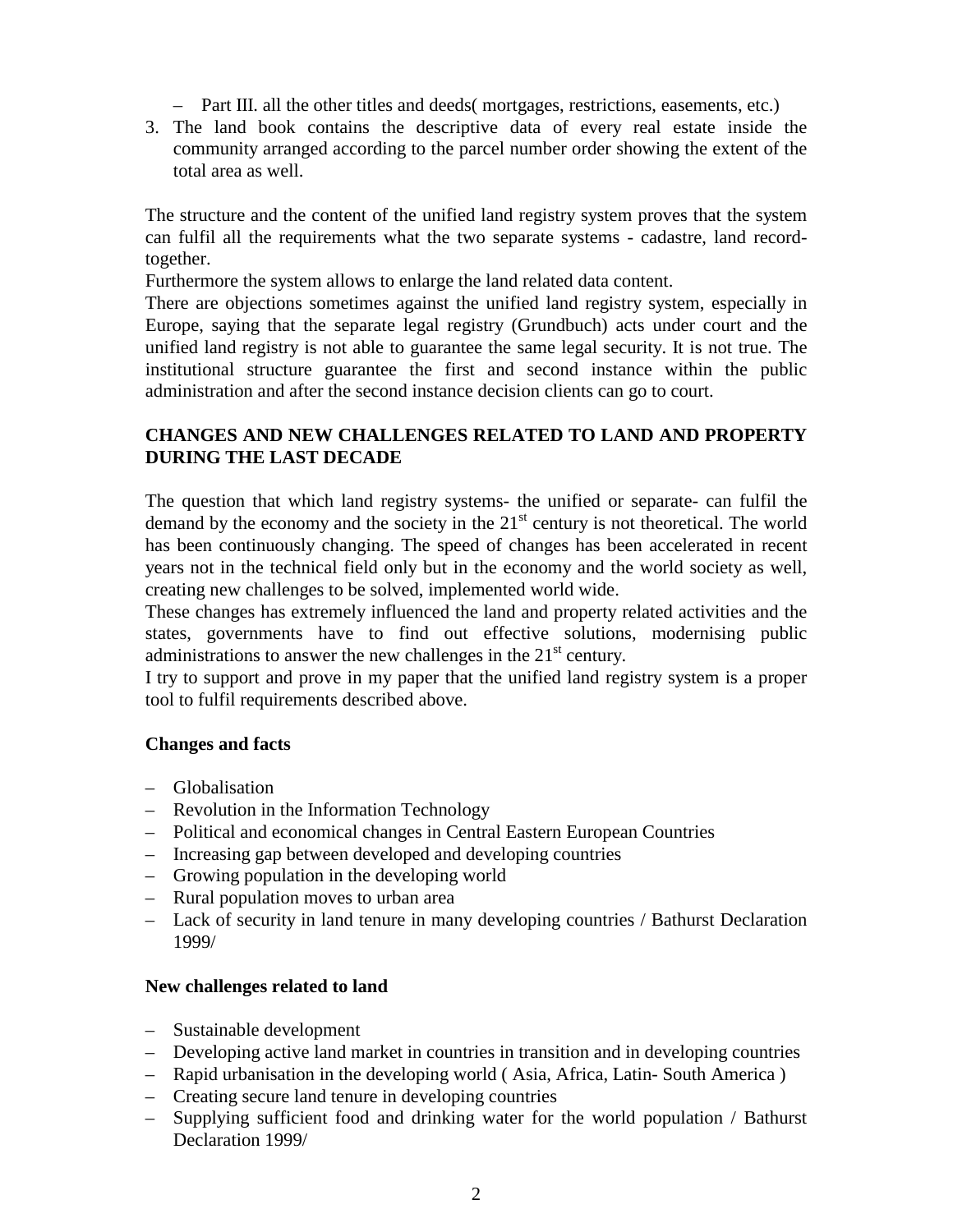### **ROLES OF FIG AND UN ORGANISATIONS**

The solutions and successful implementation of new challenges related to land and property requires tools, well thought plans and new kind of legal and institutional framework which can answer to the new challenges and co-ordinate the essential land related activities.

The majority of countries world wide have recognised the importance of solving above problems, looking for effective legal, institutional and technical tools.

The International Federation of Surveyors, FIG, has developed its new long term strategy during the recent years working out several programs and issued publications supporting the modernisation of cadastral systems and land administrations all over the world.

The FIG Commission 7 dealing with cadastre, land management matters is the flagship of the FIG in this activities.

United Nations has also recognised that the implementation of the sustainable development is a very complicated and difficult task in every country, region and through its organisations was looking for partner NGOs which can give professional support.

UN organisations and FIG especially Commission 7 has been working together since years, organising events, joint workshops to support land related activities. It's a common recognition that cadastres and land registry systems, land management, all together land administration should be the effective tool and infrastructure for the sustainable development.

The land and real estate property is one of the most valuable assets in every nation and the proper registration of land and property, secure land tenure is essential for developing and maintaining an active land market in developed, developing countries and countries in transition as well. The land registration sector is a key component of a free market economy whereby the safe and secure transfer of title can be freely conveyed.

In respect of above the role of land administration especially cadastre and land registry has been growing during the recent years world wide.

# **CADASTRE, LAND REGISTRY IN THE WORLD**

In developed countries the cadastre and legal registry are working well, thanks for the technical development and modern technology, but there are separate organisations.

The situation is very different in the developing countries ( Asia, Africa, Latin- South America ) and the majority of Central Eastern European Countries in transition. Which is common in these countries, there is no well functioning land administration ( cadastre, legal record ) no secure land tenure and there is a very strong need to establish or modernising cadastre and land registry systems.

Problems to be solved are various from country to country in CEECs in transition and in developing countries as well.

In some countries they have to start from the beginning to establish the modern, effective legal and institutional framework of land administration. In other countries the task is to re-establish, restructure land administration sector to make them fully operational and modernising of the institutional and technical conditions.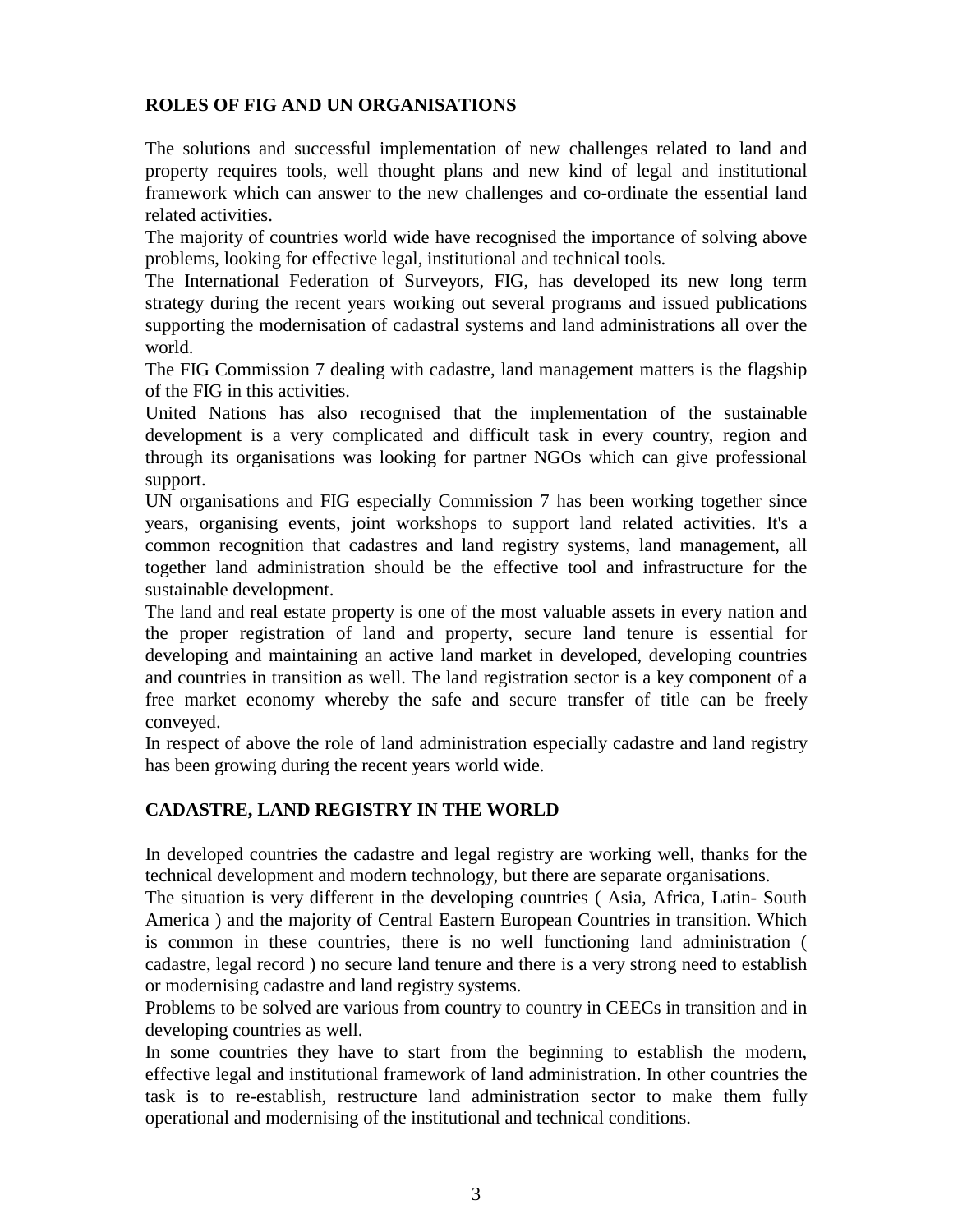In some countries there are fully operational cadastre and legal registry, the main task is/ was to modernise and improve the technical conditions and introduce the IT technology. /Osskó-Hopfer 1999/

In many developing countries indigenous populations have no secure land tenure though informal law is existing and the access to land is restricted.

About fifty per cent of the occupation of expanding cities in developing countries is informal people have no secure tenure / Bathurst Declaration 1999/

In these countries is absolutely essential to improve the security of tenure providing appropriate tools for registration of informal or customary tenure.

### **RECOMMENDED SOLUTION AND PROFESSIONAL PUBLICATIONS**

The question appears in many countries which is the best solution concerning the development or re-establishing the cadastre, land registry systems.

Develop separately the land cadastre and legal record under different authority or establish the unified land registry system which is the integration of cadastre and legal record.

Two key publications have been issued by FIG recently based on experience giving professional guidelines for the future.

The " Cadastre 2014" vision on the future cadastre by Jürg Kaufmann the chairman of FIG Commission 7 Working group 1.

This publication describes the future of cadastre. In the publication the "statement 2" says "the separation between maps and registers will be abolished!" which means, the integration of cadastre and legal registry.

The other key paper is the Bathurst Declaration, Land Administration Infrastructure for Sustainable Development, which is the result of a joint FIG/UN workshop in Bathurst, Australia describes that an integrated, co-ordinated legal and institutional framework -land administration- should manage effectively the sustainable development.

Both publications declare and it's a world trend as well that the integrated, multipurpose land administration is the most effective tool to manage the land and property related activities. The most important elements in the land administration are the well operating cadastre and land registry organisations. These organisations are responsible to maintain and register cadastral mapping and legal data and in the same time they are the data holders concerning land and property, providing these data for external users.

Today, thanks for the modern information technology, there is no more technical problem to integrate different land, real estate, property related legal and mapping data in one computerised data base. In many developed countries the integration of data has been already implemented but generally organisations, institutions, responsible for maintaining, updating above data have been acting under different authority and they share the income coming from the data service.

According to professional opinions it seems obvious and the " Cadastre 2014" also declares that the integration of cadastre and legal registry on legal basis and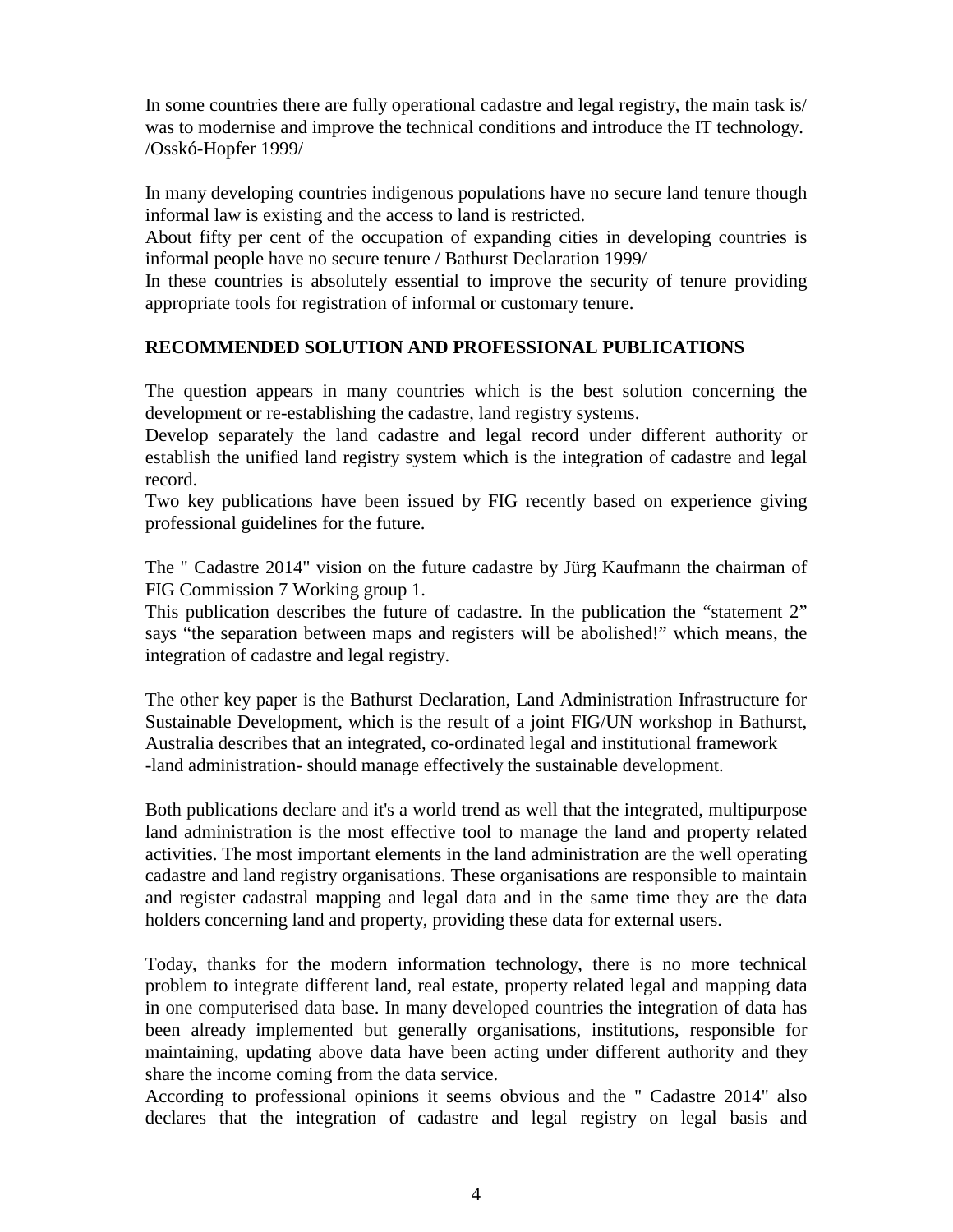organisational level, the Unified Land Registry should be more effective infrastructure for the land, property related activities.

The statement 6 on " Cadastre 2014 " also says that the modern cadastre (unified land registry) will be cost recovery in 2014 which means that their income by the data service, registration fees, other services have to cover the annual budget. How is it possible?

There is no way to increase prices of data or other services too much because, in this case, users can't or don't want to buy it. What is the best way to reach the cost recovery? Probably there are more recipe but I think the integration of cadastre and legal registry, or in countries where the task is to establish cadastre and land registry, to develop unified land registry system on legal basis and institutional level.

The other important step for cost recovery stage is to extend the data content of cadastre or the land registry as much as possible and the system become multipurpose land registry. Of course it's very important to maintain and update all legal, mapping and other data because only reliable uptodate information should be marketable therefore the extension of data content depends on the capacity of cadastre or land registry organisations.

I think above arguments are acceptable from one side but the achievement is not so easy question.

In countries, where the traditional multi authorisation systems are well operating (developed countries) there are legal difficulties to integrate organisations on legal basis and institutional level but on the other hand it's true that they can generally fulfil all the demands, using modern technology, requires by the market economy and the society.

But countries- developing, in transition- where they have to establish or reconstruct cadastre and land registry and there are no legal difficulties to develop the Unified Land Registry System, has many advantages.

# **TASKS TO BE ACHIEVED IN DEVELOPING COUNTRIES AND COUNTRIES IN TRANSITION**

There are tremendous tasks in the developing countries and countries in transition to be solved quickly, required by changes and new challenges during the last decade. To implement these important goals, effective land administration is necessary.

In Central Eastern European countries when they changed their political system and introducing the market economy have faced several problems related to land and property. Mass privatisation, ownership of agricultural land, compensation, restitution, land consolidation had to be implemented and in the same time the modernisation of legal and institutional framework was also essential fit to the requirements by the market economy.There was a very strong need for developing the information technology and computerisation of cadastre and land registry organisation.

In developing countries the land reform is one of the most important task to be achieved. The other important task in the developing world to be solved is the registration of poor's ownership or registration of informal rights in the legal registry, etc.

There are experiences and examples that countries (CEECs. in transition, developing countries) establishing, reconstructing, modernising new cadastral or land registry systems, the unified land registry system is more effective and should support the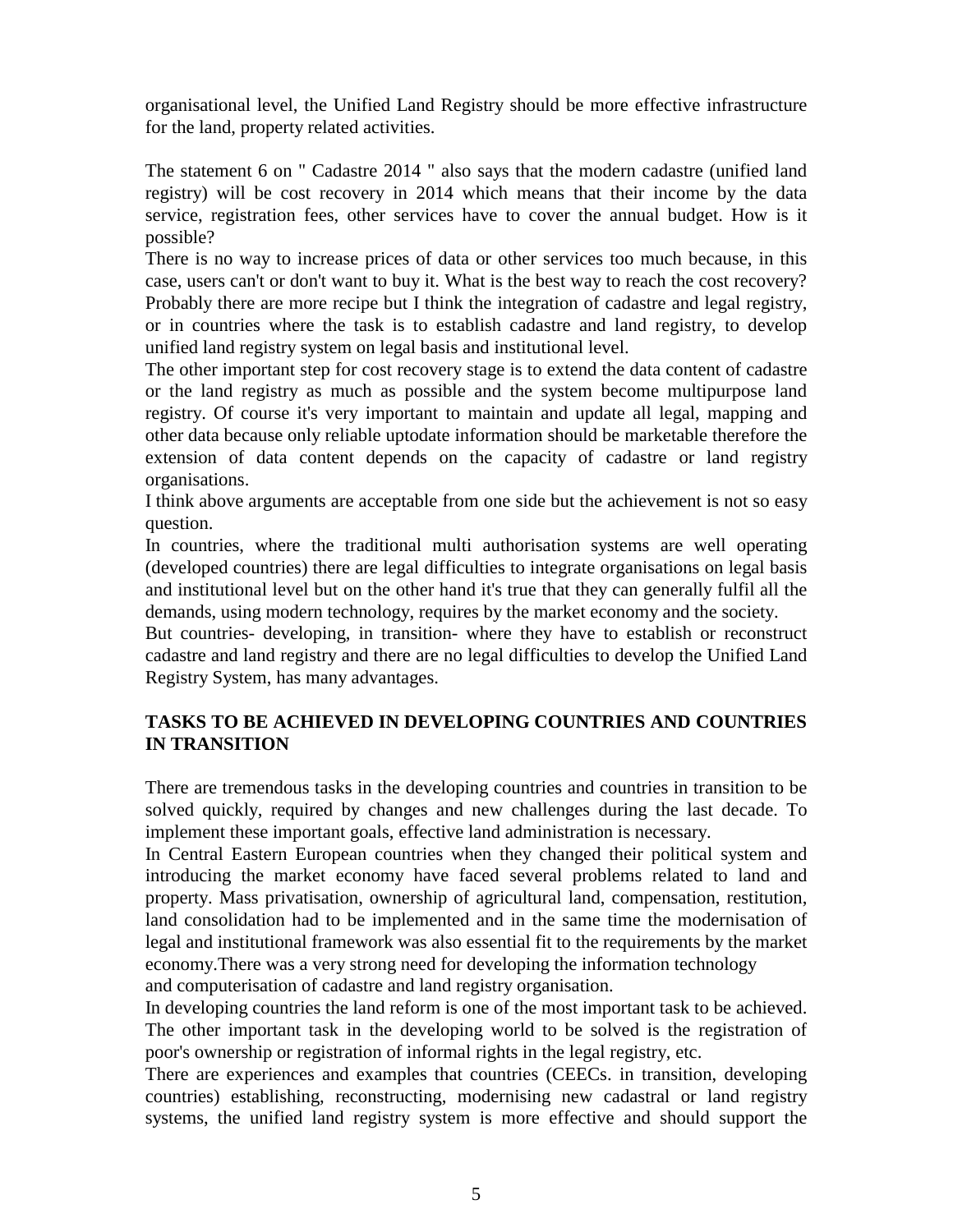development of land market,privatization processes much better and quicker then the multi authorisation systems.

# **HUNGARIAN EXAMPLE**

Hungary is an example in Central Eastern Europe which proves the advantages of the Unified Land Registry System.

In Hungary the cadastre and legal registry (Grundbuch) was integrated on legal basis and institutional level in 1971 already.

### **Reasons of establishing the unified land registry system in Hungary**

- 1. Data integrity and consistency was not well maintained in the two records
- 2. To avoid parallel data updating and registration
- 3. Reducing number of staff and cost

Thanks for the Unified Land Registry legal and institutional system, when Hungary introduced the multi party democracy and the market economy, the country could achieve the most important tasks, like privatisation processes, compensation, registration of new ownership and technical modernisation, computerisation of the Land Registry quicker and more effectively then the majority of countries in Central Eastern Europe.

### **ADVANTAGES OF THE UNIFIED LAND REGISTRY SYSTEMS**

I tried to describe the most important challenges related to land and property today and in the near future. The solution of tasks requires tools and our responsibility is to select the best, most effective one. The Unified Land Registry can be one of the most effective tools because of it's advantages comparing with other legal and institutional systems.

#### 1, **Single authority organisation**, **one decision maker**

I think it's obvious when cadastre and legal registry is integrated, decisions related to land and property have been made by one authority. In developing countries or countries in transition one decision maker can co-ordinate effectively the process of land reform, surveying, mapping, registration of changes, new ownership resulted of privatisation, compensation procedures. As a result of above the time of implementing land related acts, laws, procedures is shorter which is very important in countries introducing the market economy.

### 2, **Legal and mapping data integrity and consistency is much better**

The secure land tenure, the quality of data is very important for investors and users in every countries all over the world. The secure land tenure, ownership encourage foreign investors from developed countries to invest which is a key question for developing countries and countries in transition for developing their market economy and active land market.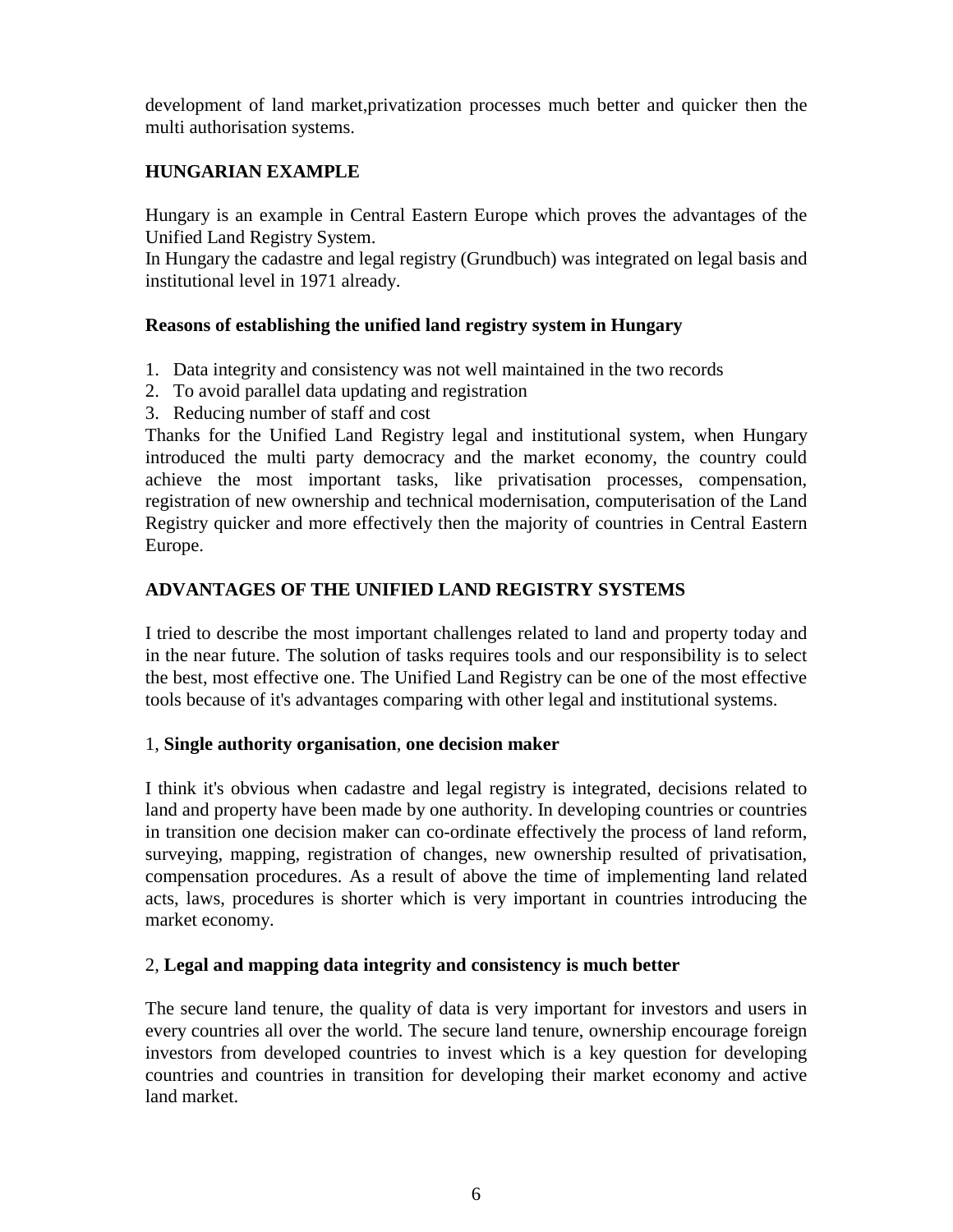### 3**, Reducing number of staff and running cost of the organisations**

The reform of public administration sector is important task nowadays all over the world.

One of the elements of this reform is to reduce the budget. In case of separate organisations there is double registration of changes which means parallel activities. In case of unified land registry system we avoid parallel activities resulting the reduction the number of staff and in the same time the reduction of running cost and budget.

### 4, **Workflow, data updating is quicker, the quality of information should be better the data service is more efficient.**

It's obvious that the workflow of legal and mapping data updating within one organisation is quicker then between two separate organisations. There is a guarantee by law for simultaneous updating of the same data on cadastral map and on legal part (property sheet ) of the land registry. As a result of this, the workflow and data updating process, the quality of information should be better and the data service is more efficient.

Of course the Unified Land Registry System itself doesn't guarantee the good quality of information and data but easier to fulfil the quality requirements.

### 5, **Implementation of technical modernisation, legal and institutional reform is quicker and more effective.**

In countries in transition and in developing countries the technical modernisation, computerisation, the legal and institutional reform is essential. The time factor of implementing projects is important.

The unified land registry is a single authority organisation, there is one decision maker. Co-ordination and implementation of computerisation projects are more effective and cheaper. The legal and institutional reform should be achieved quicker as well.

There are examples and experiences that in countries where the responsibility of land related activities has been divided between different authorities projects are not coordinated, financial sources haven't been concentrated, the result of projects have been fragmented and the efficiency and outputs of programs generally poor.

### 6, **Cost recovery requirement should be achieved easier due to the multipurpose nature of the Unified Land Registry System.**

When the cadastre and legal record is integrated or the unified land registry is established, the mapping and legal data is owned by one organisation and the data content should be extended further. It's easier to produce quality data if the mapping and legal data updating is simultaneous workflow.

The quality data is valuable data the market accepts it. The multipurpose unified land registry organisation as the owner of legal and mapping data can fulfil all the demands concerning land and property data and the cost recovery expectation can be achieved.